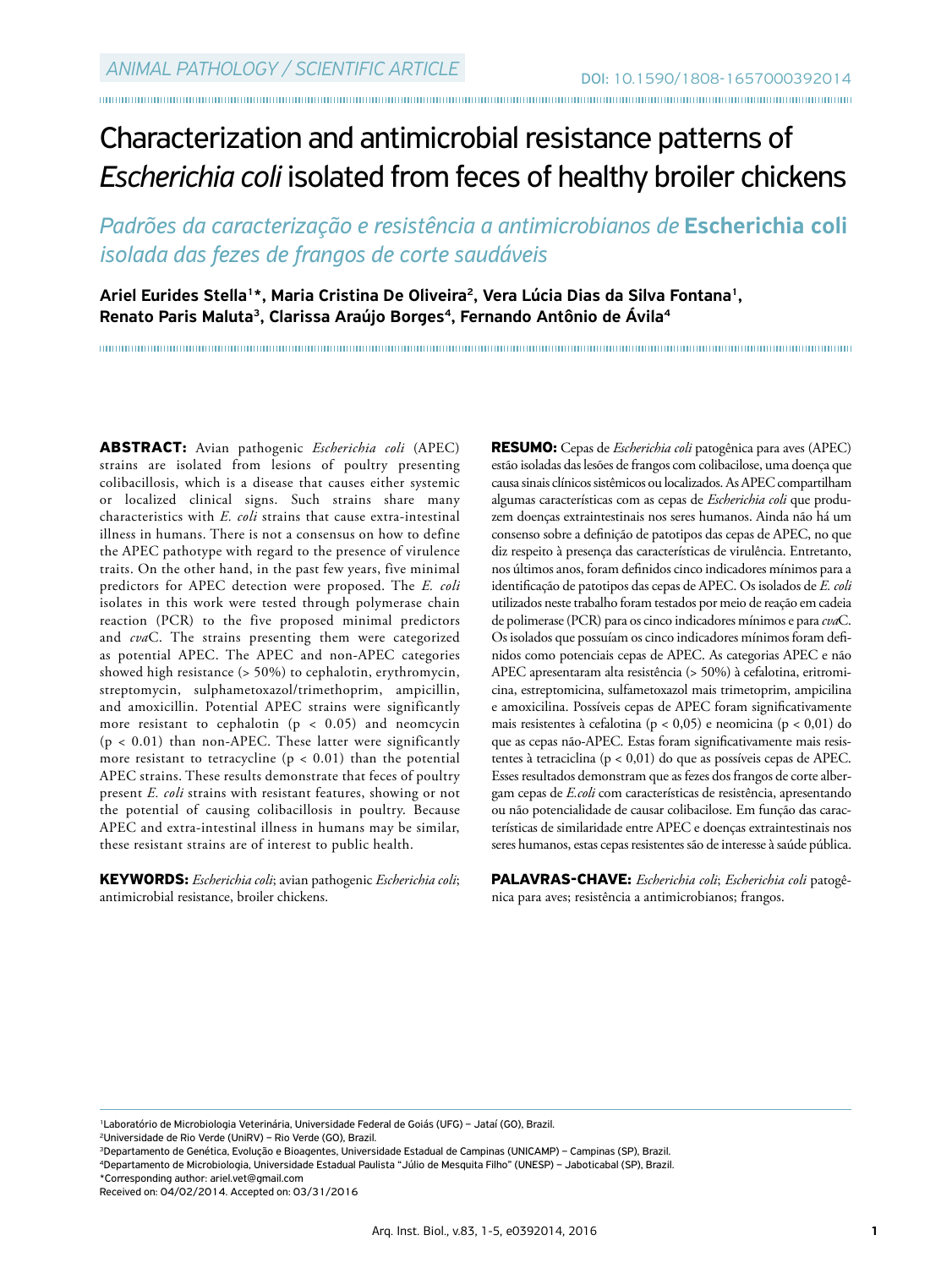# INTRODUCTION

Avian pathogenic *Escherichia coli* (APEC) is a large infectious agent present in the modern poultry industry worldwide. Every year, economic losses, in order of millions, due to APEC in the poultry chain (Alekshun; Levy, 1997). The development of diseases caused by *E. coli* in chickens depends on the agent's interaction with the environment and the host. The relevant virulence factors of APEC include the resistance to components of the complement system, adhesins, and the ability to sequester the iron in the host blood and tissues.

Some environmental situations such as high concentrations of ammonia in the shed, poor ventilation, extreme temperatures, wet poultry litter, high density of animals, and inefficient disinfection can act as predisposing factors (FERREIRA et al., 2009). APEC belongs to the extra-intestinal pathogenic *E. coli* category and is associated with colibacillosis. This term refers to colisepticemia, peritonitis, pneumonia, pleuropneumonia, sacculitis, pericarditis, cellulitis, swollen head syndrome, among others diseases in poultry (Barnes et al., 2008). Transmission in poultry can occur either by horizontal via (contact with other birds, feces, food, air, and water) or by vertical via (during laying and salpingitis) (Nakazato et al., 2009). There is a continuous excretion of *E. coli* with the potential of causing diseases in birds by poultry faces, contaminating the environment and consequently other birds. Therefore, the main reservoir of *E. coli.*is the poultry's intestine (RODRIGUEZ-SIEK et al., 2005).

There is not a consensus on how to define the APEC pathotype regarding its virulence traits. However, a very compressive work has shown the presence of five genes that act as minimal predictors (*iut*A, *hly*F, *iss*, *iro*N, and *omp*T), and can indicate if an *E. coli* strain has a strong potential of causing extra-intestinal diseases in birds (JOHNSON et al., 2008). Thus, in the present work, we classified the strains containing these five traits as potential APEC. Many of them also harbor colicins (encoded by the gene *cva*), which are proteins expressed by *E. coli* that inhibit the bacterial growth from the same or related species (NAKAZATO et al., 2009).

Recent studies have indicated a close relationship between APEC and *E. coli* isolates associated with extra-intestinal disease in humans, then a better understanding of APEC can yield benefits not only for animals' health, but also for humans' health (JOHNSON et al., 2008). Through the continuous antimicrobial selection, microorganisms that are resistant not only to the ingested drugs, but also to other structurally unrelated drugs, may colonize the intestinal microbiota. In addition, in poultry, multidrug-resistant microorganisms can emerge after the application of sub-therapeutic amounts of tetracycline (growth promoter) in their feed (Levy; Marshall, 2004). Populations of *E. coli* in the gut of poultry play an important role in the colonization and spread of pathogenicity characteristics and antimicrobials resistance. Thus, this work aimed

at detecting *E. coli* in the feces of healthy broilers, and further at characterizing the isolates, regarding their antimicrobials resistance and genetic profiles.

## MATERIAL AND METHODS

Samples were collected from 80 Cobb broilers aged 21 days that represented 25% of a poultry flock. After sampling, the cloacal swabs were immediately placed in tubes containing peptone water. In the laboratory, 0.5 mL of peptone water from each tube was put in tubes with brilliant green broth (HiMedia Laboratories, India) and incubated for 24 hours at 37°C. After incubation, the content was streaked out on MacConkey agar (Oxoid, United Kingdom). Then, it was incubated for 24 hours at 37°C. The colonies (five per plate) with typical *E. coli* characteristics (lactose positive) were biochemically identified through the indole production, methyl red and Voges-Proskauer reactions, citrate utilization, production of urease and hydrogen sulfide  $(H<sub>2</sub>S)$  after incubation for 24 and 72 hours at 37°C (Koneman et al., 2001).

The microbial DNA template was obtained based on a thermal lysis technique (Keskimaki et al., 2001). Isolates identified as *E. coli* were subjected to polymerase chain reaction (PCR) for detection of *iut*A, hlyF, ompT, and cvaC (JOHNSON; STELL, 2000). Furthermore, *iss* and *iro*N were detected using primers and the conditions previously described (RODRIGUEZ-SIEK et al., 2005). The isolates were tested for resistance to ampicillin (10 µg), amoxicillin (20 µg), cephalothin (30 µg), enrofloxacin (5 µg), erythromycin (15 µg), streptomycin (10 µg), gentamicin (10 µg), neomycin (30 µg), tetracycline (30 µg), nitrofurantoin (300  $\mu$ g), and sulfamethoxazole + trimethoprim (1.25 + 23.75 µg). The method used was disk diffusion described by the National Committee for Clinical Laboratory Standards (NCCLS, 2003). Fisher's exact test was employed to compare the antimicrobial resistance of potential APEC *versus* non-APEC.

## RESULTS AND DISCUSSION

From the 80 sampled animals, it was possible to detect *E. coli.* in 48 (60%) of them. Five isolates of each positive animal were tested through biochemical reaction, yielding 91 *E. coli*  strains. Table 1 presents that more than half of the isolates harbored at least one of the targeted genes. The most frequent profile found was *iro*N *+ omp*T *+ iss + iut*A *+ hly*F *+ cva*C, followed by *omp*T *+ iut*A *+ hly*F and *omp*T *+ hly*F. Individually, the five most frequent minimal predictor genes detected was *hly*F (49.4%) followed by *omp*T (46%), *iut*A (43%), *iss* (31.7%), and *iro*N (22%). The individual prevalence of *cva*C was 18.7%. We identified 15 (16.5%) APEC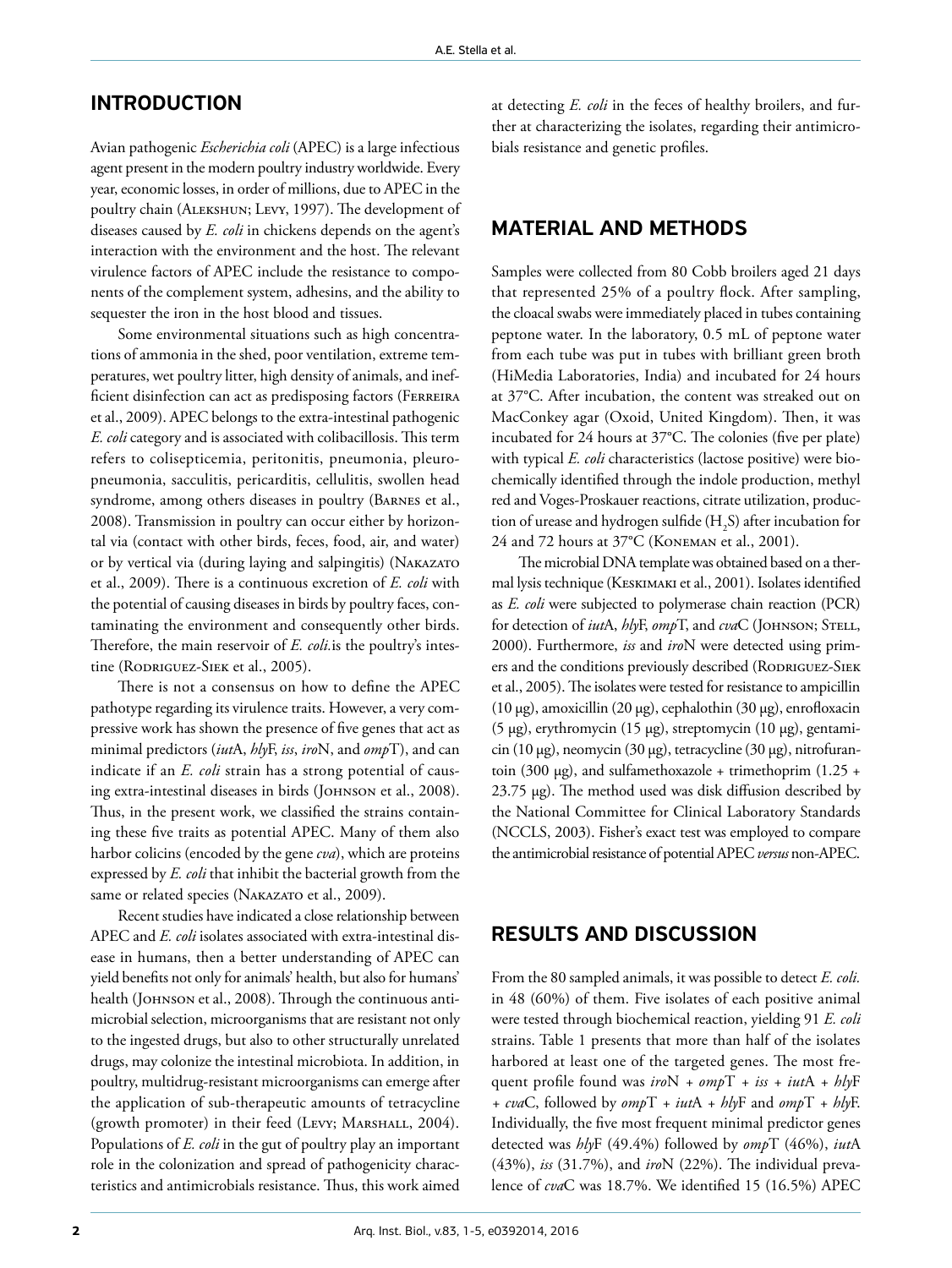isolates with at least five predictors (either with or without the additional gene *cva*C) in 10 animals.

Overall, the potential APEC isolates were slightly more resistant to the tested antimicrobials than the remaining isolates (non-APEC). There was absolute resistance (100%) in potential APEC isolates to cephalothin, erythromycin, streptomycin, neomycin, ampicillin, and amoxicillin while, for non-APEC, the resistance for these antimicrobials was 73.7, 96.1, 88.2, 42.1, 81.6, and 80.3% respectively. For sulphametoxazol plus trimethoprim, the potential APEC showed a resistance level of 86.7% while the non-APEC indicated 64.5%. However, for the antimicrobials enrofloxacin, nitrofurantoin, tetracycline and gentamicin, the non-APEC isolates were more resistant (27.6, 5.3, 77.6, and 10.5%, respectively) than the potential APEC (6.7, 0, 13.3, and 6.7%, respectively). Potential APEC strains were significantly more resistant to cephalotin ( $p < 0.05$ ) and neomcycin  $(p < 0.01)$  than non-APEC strains. The non-APEC strains were significantly more resistant to tetracycline  $(p < 0.01)$  than the potential APEC strains.

In general, all isolates were less resistant to the antimicrobials nitrofurantoin (APEC: 0%; non-APEC: 5.13%) and gentamicin (APEC: 6.7%; non-APEC: 10.5%). More differences between groups were observed for antimicrobials neomycin (APEC: 100%; non-APEC: 42.1%) and tetracycline (APEC: 13.3%; non-APEC: 77.6%). Regarding multiresistance,

| Table 1. Genetic profiles of E. coli strains isolated from poultry feces. |  |
|---------------------------------------------------------------------------|--|
|---------------------------------------------------------------------------|--|

| Number (%) of strains<br>positive for the<br>indicated genes | Pathotype genes              |
|--------------------------------------------------------------|------------------------------|
| 1(1.1)                                                       | iss                          |
| 2(2.2)                                                       | iutA                         |
| 1(1.1)                                                       | hlyF                         |
| 2(2.2)                                                       | iroN+ompT+iss+iutA           |
| 2(2.2)                                                       | iroN+ompT+iss+iutA+hlyF      |
| 13 (14.3)                                                    | iroN+ompT+iss+iutA+hlyF+cvaC |
| 1(1.1)                                                       | iroN+ompT+iss+hlyF           |
| 2(2.2)                                                       | iroN+ompT+iss+hlyF+cvaC      |
| 2(2.2)                                                       | ompT+iss+iutA                |
| 1(1.1)                                                       | ompT+iss+iutA+hlyF+cvaC      |
| 1(1.1)                                                       | ompT+iutA                    |
| 11 (12.0)                                                    | ompT+iutA+hlyF               |
| 7(7.7)                                                       | $ompT + h l vF$              |
| 1(1.1)                                                       | $is$ s + $i$ ut $A$          |
| 1(1.1)                                                       | iss+iutA+hlyF                |
| 1(1.1)                                                       | iss+iutA+hlyF+cvaC           |
| 3(3.3)                                                       | iss+hlyF                     |
| 2(2.2)                                                       | iutA+ hlyF                   |
| 54 (59.5)                                                    |                              |

no isolate was sensitive or resistant to the 11 tested antimicrobials. The potential APEC showed higher multiresistance levels than non-APEC (Table 2).

In this work, it was possible to detect *E. coli* strains in poultry feces presenting the minimal predictors for the APEC patothype. All these strains were multiresistant to antimicrobials. Many strains without the five minimal APEC predictors were also multiresistant.

The gene related to aerobactin (*iut*A), which encodes a ferric aerobactin receptor, was present in 43% of the *E. coli*  detected in this work. In a previous investigation (WOOLEY et al., 1992), the presence of aerobactin was reported in 95% of *E. coli* isolates from chickens with colisepticemia, demonstrating the probable role of such gene on this disease pathogenesis. The ability to capture iron from the environment is associated with the pathogenic ability of strains. The genes *iut*A and *iro*N (other iron uptake related gene) present in 43 and 22% of the isolates of this investigation reinforce this role, since a previous work (Silveira et al., 2002) showed that APEC strains may express iron sequester system, while non-pathogenic may not.

The increased serum survival (ISS) factor is associated with the pathogenicity of APEC, because it is more frequently found among pathogenic strains than in nonpathogenic ones (PFAFF-McDonough et al., 2000). Our results indicate the presence of *iss*  gene in 31.7% of the isolates. Its occurrence in the plasmid ColV suggests that there is a relation between the factor ISS and APEC pathogenicity, as previously suggested (Mellata *e*t al., 2003).

The most common genes in the strains were *hly*F (49.4%) and *omp*T (46%), which are linked to hemolytic capacity and production of proteolytic enzymes, respectively. These are important features for the colonization and establishment of ecological niches. The majority of APEC strains have a number of genes such as *cvaC*, *iro*N, *iss*, and *iut*A. Many of them are located on a plasmid known as pTJ100. It has been suggested this group of genes might be useful in defining the APEC pathotype (RODRIGUEZ-SIEK et al., 2005). Clearly, the pathogenicity of APEC isolates reflects a coordinated action of multiple genes, frequently present in plasmids, which facilitates the ecological dispersion of pathogenic characteristics.

| <b>Table 2.</b> Multiresistance levels of potential avian and non- |  |  |  |
|--------------------------------------------------------------------|--|--|--|
| avian pathogenic Escherichia coli strains isolated from the        |  |  |  |
| poultry cloaca.                                                    |  |  |  |

| Number of<br>antimicrobials | Number (%) of<br>resistant potential<br><b>APEC strains</b> | Number (%) of<br>resistant<br>non-APEC strains |
|-----------------------------|-------------------------------------------------------------|------------------------------------------------|
| O                           | Ω                                                           |                                                |
| 1 to $3$                    | 0                                                           | 7(9.21)                                        |
| 4 to 5                      | ∩                                                           | 10(13.15)                                      |
| 6 to 10                     | 15 (100)                                                    | 59 (77.64)                                     |
| 11                          |                                                             |                                                |

APEC: avian pathogenic *Escherichia coli*.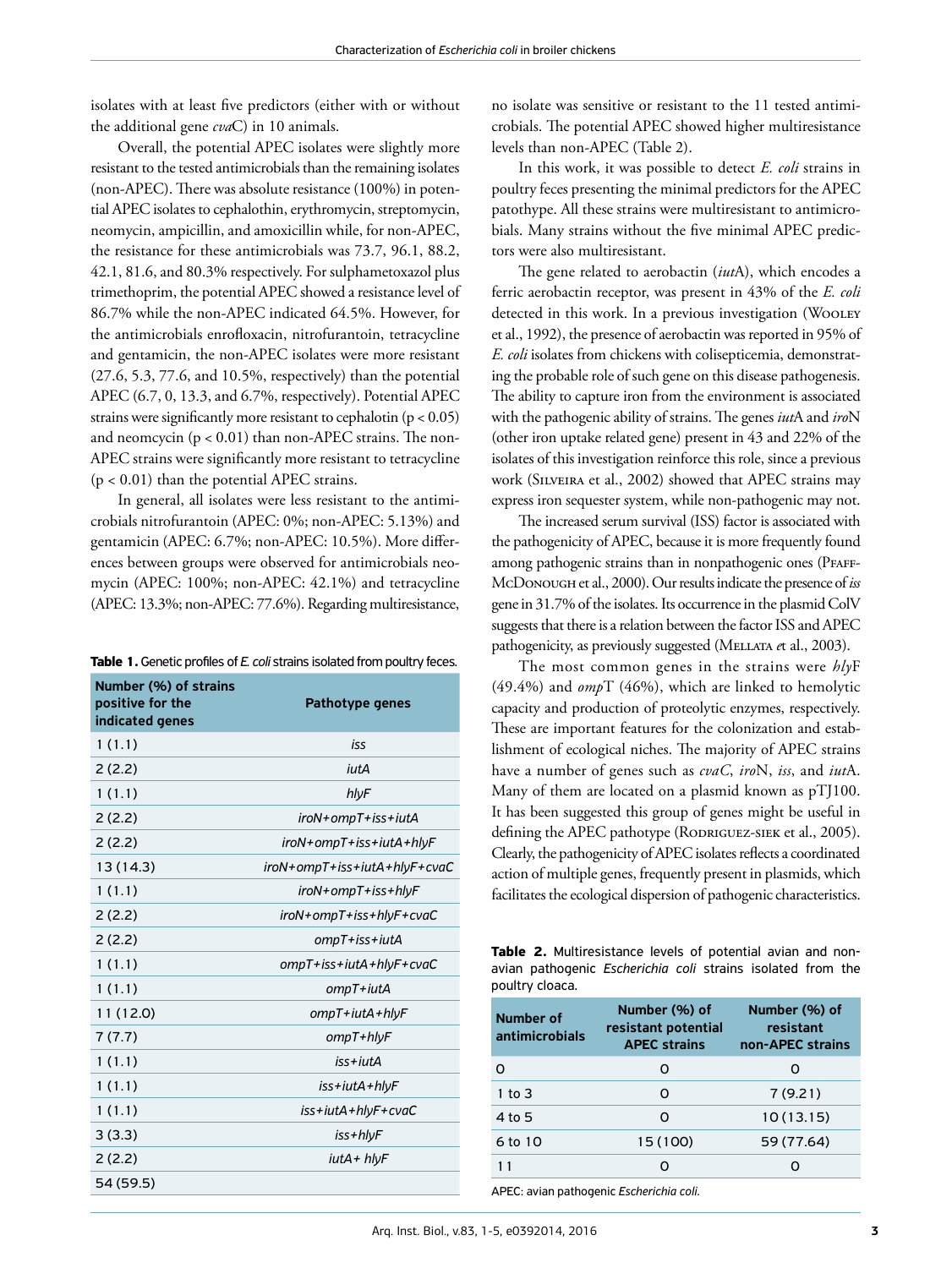No single factor can be related unequivocally to APEC pathogenicity (KARIYAWASAM et al., 2006). Therefore, it is essential to identify microbial populations that potentially may cause intestinal imbalances and diseases affecting the health and the weight gain of poultry. Increasing resistance to firstline antimicrobial agents among *E. coli* isolates represents a potential threat both to animal's and human's health (Diarra et al., 2007). In this study, antimicrobial resistance was more generalized among potential APEC isolates; however, there were variations, and for some antimicrobials, such as enrofloxacin, gentamicin and nitrofurantoin, the non-APEC isolates were more resistant. Furthermore, for tetracycline, the non-APEC isolates showed to be statistically more resistant than the potential APEC. The high resistance found among non-APEC isolates in this work is in accordance with a previous report (BONNET et al., 2009), in which although potentially virulent *E. coli* isolates tended to carry few antibiotic resistance genes, broiler chickens act as a reservoir for commensal *E. coli* strains carrying large numbers of antibiotic resistance genes. It is noteworthy that all potential APEC strains showed multiresistance, as well as many non-APEC strains. This reinforces the possibility of *E. coli* of avian origin to be a reservoir of resistant genes, raising a concern in public health.

The impact of the drug selection process can be largely confined to the individual taking the antibiotic if widespread antibiotic usage is absent. After therapy, the selected resistant commensal strains will eventually be 'diluted out' and their growth will be suppressed by the return of drug-susceptible and natural competitors (Levy; MARSHALL, 2004). The problem of widespread resistance among bacterial populations in poultry is that they continually receive antibiotics in feed as growth promoters. If, however, whole populations are treated with the same class of antibiotic, susceptible strains will have little opportunity to recolonize their niche, and resistant strains will acquire an important advantage (Levy; MARSHALL, 2004).

The resulting ecological imbalance produces a potentially serious environmental pool of resistant genes (Alekshun; Levy, 1997), which eventually can be used by APEC strains.

Nonetheless, some studies have tracked a decline in resistance frequencies when an antibiotic is removed (Barbosa; Levy, 2000). Replacement by susceptible flora represents a chief contribution to a decrease in resistant strains (Levy; MARSHALL, 2004). Thus, one way to reduce the number of resistant strains would be to mix poultry-resistant flora with those who have sensitive flora, causing a dilution of resistant strains among populations. The findings suggest that the fastest way to eliminate resistant strains is to outnumber them with susceptible strains (Levy; MARSHALL, 2004).

#### CONCLUSIONS

The strains characterized in this work reflect a resistant and potential pathogenic population that can be spread on the environment by poultry feces, contaminating agricultural workers, agribusiness, and foods. Finally, the profile of these multiresistant isolates is of concern because APEC and human extra-intestinal illness may be similar, and so the zoonotic risk of APEC is increased when the strains show multiresistance.

#### ACKNOWLEDGMENTS

R.P.M. (grant number 2008/00417-0) and C.A.B. received fellowships from *Fundação de Amparo à Pesquisa do Estado de São Paulo* (FAPESP) during the development of this work, which was funded by the same institution (grant number 2011/15050-8).

#### REFERENCES

ALEKSHUN, M.N.; LEVY, S.B. Regulation of chromosomally mediated multiple antibiotic resistance: the *mar* regulon. *Antimicrobial Agents Chemotherapy*, v.41, p.2067-2075, 1997.

BARBOSA, T.M.; LEVY, S.B. The impact of antibiotic use on resistance development and persistence. *Drug Resistant Updates*, v.3, p.303-311, 2000.

BARNES, H.J.; NOLAN, L.K.; VAILLANCOURT, J.F. Colibacillosis. IIn: SAIF, Y.M. (Ed.) *Diseases of Poultry*. 12th. ed. Arres, IA: Blackwell Publishing, 2008. p.691-732.

BONNET, C.; DIARRASSOUBA, F.; BROUSSEAU, R.; MASSON, L; TOPP, E.; DIARRA, M.S. Pathotype and Antibiotic Resistance Gene Distributions of *Escherichia coli* Isolates from

Broiler Chickens Raised on Antimicrobial-Supplemented Diets. *Applied Environmental Microbiology*, v.75, p.6955-6962, 2009.

DIARRA, M.S.; SILVERSIDES, F.G.; DIARRASOUBA, F.; PRITCHARD, J.; MASSON, L.; BROUSSEAU, R.; BONNET, C.; DELAQUIS, P.; BACH, S.; SKURA, B.J.; Topp, E. Impact of feed supplementation with antimicrobial agents on growth performance of broiler chickens, *Clostridium perfringens* and *Enterococcus* counts, and antibiotic resistance phenotypes and distribution of antimicrobial resistance determinants in *Escherichia coli* isolates. *Applied Environmental Microbiology*, v.73, p.6566–6576, 2007.

FERREIRA, A.J.P.; REVOLLEDO, L.; FERREIRA, C.S.A. Colibacilose. In: REVOLLEDO, L. (Ed.) *Patologia Aviária*. Barueri: Manole, 2009. p.67-74.